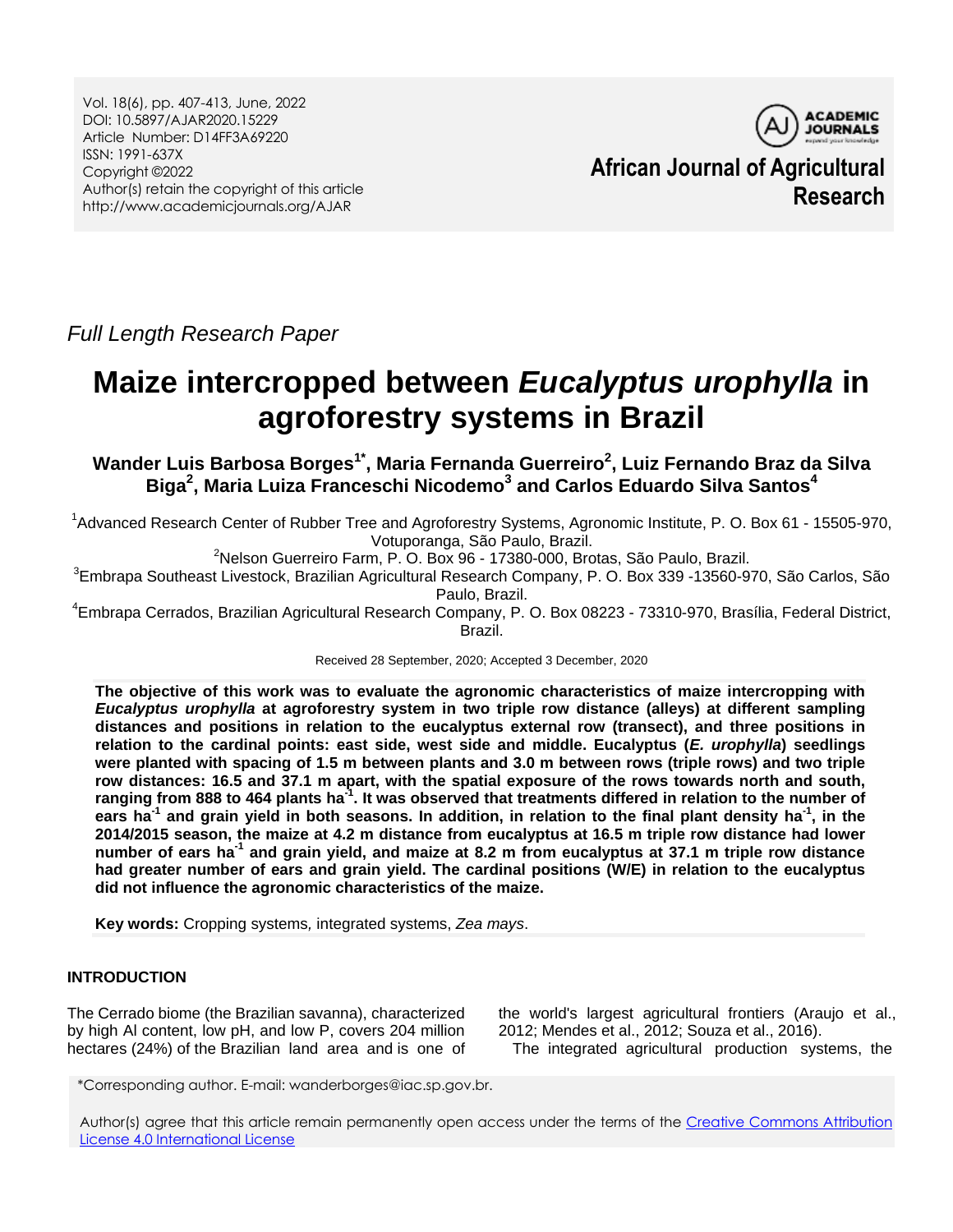purpose of which is to increase soil C and thus reestablish soil fertility, is increasingly implemented in the Brazilian Cerrado (Tonucci et al., 2017), and has been implemented mainly in sandy soils (Sarto et al., 2020a).

These systems are interesting options for approaching global issues such as food security, climate change and sustainable farming besides improving social conditions in the rural environment (Borges et al., 2019a).

Farmers and society as a whole can benefit from these systems, since maintaining soil fertility is critical for the conservation of natural resources and the provision of environmental services (Lemaire et al., 2014; Salton et al., 2014).

Agroforestry systems are a type of integrated agricultural production systems. They consist of the simultaneous cultivation of grain-producing plants, tree and forage in the same area, which allows increased yield, economic stability and crop diversity (Franzluebbers, 2007).

Maize cultivation intercropped with forest species are an interesting option for agroforestry systems. However, the degree of impact of the tree component on maize crop is still questioned.

Borges et al. (2019b) found that maize grown in an agroforestry system at 370 stems per hectare, with eight years-old eucalyptus, resulted in a lower plant density than the agro-pastoral system, and lower mass of one hundred grains than maize in an agro-pastoral and monoculture system in Northwestern São Paulo State, Brazil.

On the other hand, Bravin and Oliveira (2014) did not find any competition of maize cultivation for Xaraés grass (*Urochloa brizantha* cultivar Xaraés) and the mulateiro forest species (*Calycophyllum spruceanum*), in agroforestry system. They also reported that maize yield was not affected by the intercropping with the trees because of the characteristics of the species, which have a high canopy, with vertical and thin elliptical shape (Andrade et al., 2012), and by the extensive alleys in the system (20 m), which did not promote excessive shading in the area. Tree density was 125 stems ha $<sup>1</sup>$  and the</sup> trees were four years-old.

The objective of this work was to evaluate the agronomic characteristics of maize intercropping with *Eucalyptus urophylla* at agroforestry system in two triple row distance (alleys) at different sampling distances and positions in relation to the eucalyptus external row (transect), and three positions in relation to the cardinal points: east side, west side and middle.

#### **MATERIALS AND METHODS**

The experiment was carried out in the 2013/2014 and 2014/2015 seasons on the Nelson Guerreiro farm, located in Brotas, São Paulo State, Brazil (22°10'57.14" S and 48°15'43.18" W, 567 m above sea level). The soil in the experimental area was classified

as Yellow Red Latosol according to SiBCS (Santos et al., 2013) with a slope of 8.7% and with the following particle size characteristics: 90.2% sand, 6.9% clay and 2.8% silt in the 0-0.10 m depth layer; 88.1% sand, 8.8% clay and 3.1% silt in the 0.10-0.20 m depth layer; 86.3% sand, 10.6% clay and 3.1% silt in the 0.20- 0.40 m depth layer.

Data on rainfall (mm) and monthly average temperature (°C) over the experimental period, from October 2013 to May 2015, are as shown in Figure 1. The study used data from the municipality of São Manuel, São Paulo State as it is the nearest weather station to the municipality of Brotas, São Paulo State.

The agroforestry system was established in April 2011, in an area of 12.52 ha, using the species *E. urophylla*, in the triple rows, with spacing of 1.5 m between trees in a row and 3.0 m between rows, distanced 16.5 or 37.1 m apart. The triple rows were oriented north to south, ranging from 888 to 464 plants ha<sup>-1</sup>. The succession of crops in the 2011/2012 and 2012/2013 season were (first and second seasons, respectively): maize silage/maize silage; maize silage/*Lupinus albus* L. The average height of eucalyptus was 14.31 and 18.77 m in the 2013/2014 and 2014/2015 seasons, respectively.

The experimental design used was randomized blocks with three replications. The treatments were defined by the combination of triple row distances (16.5 and 37.1 m), with different sampling distances in relation to the eucalyptus external row (transect), and three positions in relation to the cardinal points: east side (shading applied by eucalyptus in the afternoon), west side (shading applied by eucalyptus in the morning) and middle (with lower shading period throughout the day). The treatments are described in Table 1.

Soil in the 0-0.20 m layer was randomly sampled before the establishment of the experiment. The analysis showed the following average values: Organic Matter: 15 g kg<sup>-1</sup>; pH (CaCl<sub>2</sub>): 4.5; P (resin): 31 mg dm<sup>-3</sup>; K: 1 mmol<sub>c</sub> dm<sup>-3</sup>; Ca: 13 mmol<sub>c</sub> dm<sup>-3</sup>; Mg: 6  $\mathsf{mmol}_c \, \mathsf{dm}^{-3}$ ; Bases saturation (V): 56%.

In the 2013/2014 season, soil liming (September 2013) was carried out using dolomitic limestone, with relative power total neutralizing (RPTN) of 86%, 600 kg ha<sup>-1</sup>, to reach V of 70%, according to the recommendation of the Technical Bulletin 100 (van Raij et al., 1997).

The area was desiccated in October 2013, using glyphosate at a dosage of  $3 L$  ha<sup>-1</sup> of commercial product (c.p.) and flumioxazine at a dosage of 68 g ha $^{-1}$  of c.p. Then the AL Bandeirantes maize variety (no-tillage) was sown at a density of 5.3 seeds  $m<sup>-1</sup>$  at a spacing of 0.8 m between lines, targeting the final population of  $60000$  plants ha<sup>-1</sup>.

The fertilization was performed as formulated fertilizer NPK 08- 28-16 at a dosage of 150 kg ha<sup>-1</sup> at sowing, and at a dosage of 500 kg ha<sup>-1</sup> of the formulated fertilizer NPK 20-00-10 in topdressing, according to the recommendation of Technical Bulletin 100 (Raij et al., 1997).

Maize was harvested on April 25, 2014. The Department of Seeds, Seedlings and Matrices (Departamento de Sementes, Mudas e Matrizes - DSMM), of the Coordination of Integral Technical Assistance (Coordenadoria de Assistência Técnica Integral - CATI), cites that the average grain yield for AL Bandeirante variety, considering low to high fertility soils, is 7000 kg ha<sup>-1</sup> in the harvest, with a plant density of 60000 plants ha<sup>-1</sup> and 4000 kg ha<sup>-1</sup> in the off-season, with a plant density of 40000 plants ha-1 (DSMM /CATI, 2019).

In the 2014/2015 season, liming was performed in August 2014 using dolomitic limestone, RPTN of 86%, at a dose of 700 kg ha<sup>-1</sup> , aiming at V of 70%, according to the recommendation of Technical Bulletin 100 (van Raij et al., 1997). The area was then desiccated using glyphosate at a dosage of  $5 \text{ L}$  ha<sup>-1</sup> c.p. and in October 2014 the area was harrowed in an attempt to control a *Digitaria insularis*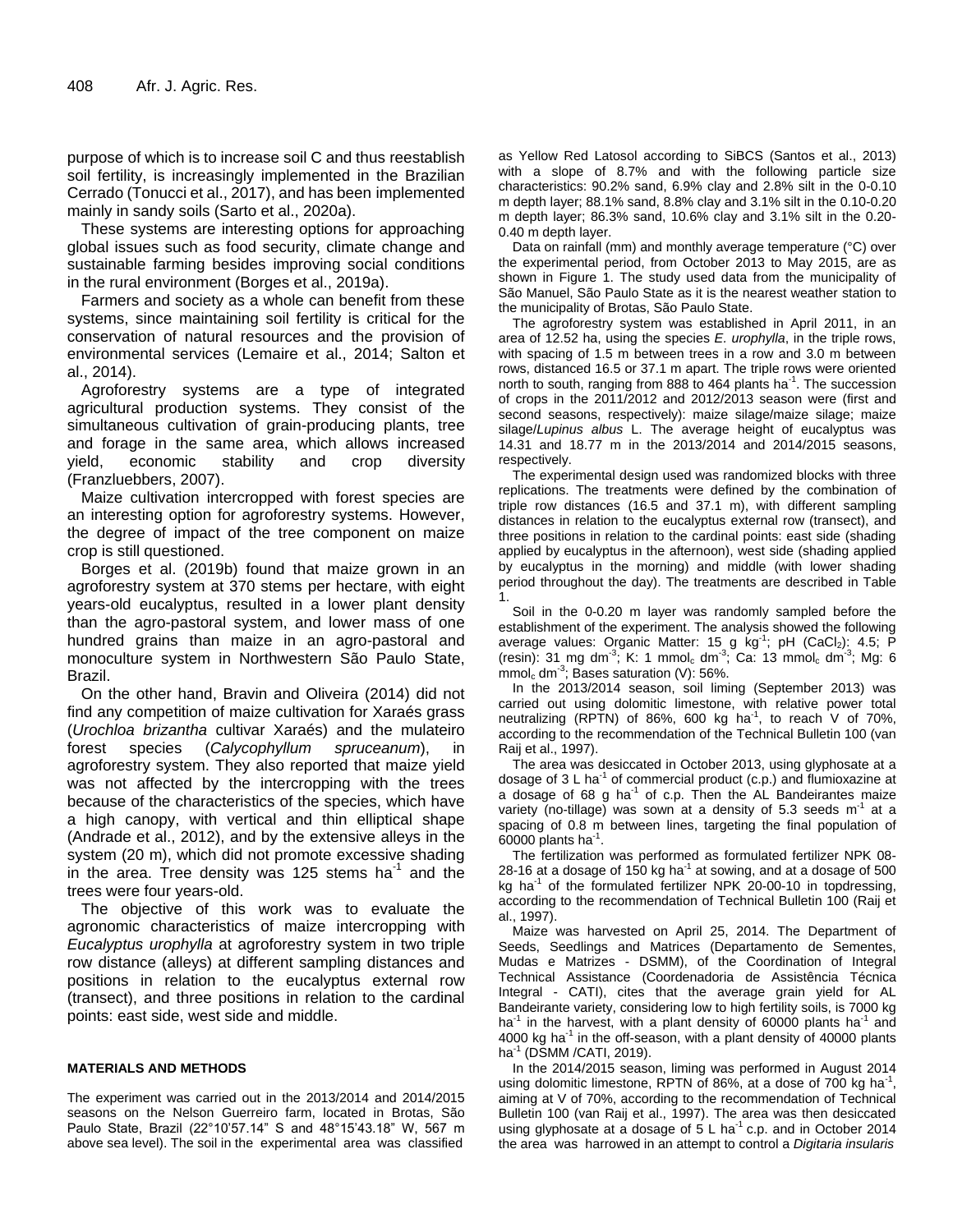

**Figure 1.** Data on potential evapotranspiration potential (ETP), rainfall (PP) and average temperature (T) in São Manuel, in the evaluated period from October 2013 to May 2015. Source: Ciiagro (2015).

| <b>Treatment</b> | <b>Triple row</b><br>distance (m) | Distance from the eucalyptus<br>(m) | Position in relation to the<br>rows |
|------------------|-----------------------------------|-------------------------------------|-------------------------------------|
| 1                | 37.1                              | 5.8                                 | East side - E                       |
| $\overline{2}$   | 37.1                              | 8.2                                 | East side                           |
| 3                | 37.1                              | 11.4                                | East side                           |
| 4                | 37.1                              | 5.8                                 | West side - W                       |
| 5                | 37.1                              | 8.2                                 | West side                           |
| 6                | 37.1                              | 11.4                                | West side                           |
| 7                | 16.5                              | 4.2                                 | East side                           |
| 8                | 16.5                              | 5.8                                 | East side                           |
| 9                | 16.5                              | 4.2                                 | West side                           |
| 10               | 16.5                              | 5.8                                 | West side                           |
| 11               | 16.5                              | 7.4                                 | Middle                              |

**Table 1.** Description of the treatments used in the experiment.

infestation. At this time the area was fertilized with 6000 kg ha $^{-1}$ poultry litter.

In December 2014, the forage *U. brizantha* cultivar Marandu was broadcast sown, followed by the sowing of the BM 207 maize hybrid, at a density of 5.3 seeds  $m<sup>-1</sup>$  at a spacing of 0.8 m between lines, targeting the population of 60000 plants ha<sup>-1</sup>. For sowing fertilization, the formulated fertilizer NPK 10-15-05 was used at a dosage of 540 kg ha<sup>-1</sup> and topdressing fertilization was performed in January 2015, using formulated fertilizer NPK 20-00-10 at a dosage of 280 kg ha<sup>-1</sup> according to the recommendation of Technical Bulletin 100 (Raij et al., 1997).

Maize was harvested on 6 February 2015. The BM 207 maize hybrid was used in the second season as AL Bandeirantes maize variety was not available. After maize harvest, beef cattle were introduced in the system (silvopastoral system).

In order to characterize maize production, the insertion height of the first ear, plant height, final plant density ha<sup>-1</sup>, number of ears and grain yield were evaluated at maize harvest. Sampling of the insertion height of the first ear and plant height was carried out in seven plants in each plot, and the sampling of the final plant density ha<sup>-1</sup> and grain yield was carried out in 10 m of each plot. The ears were threshed in a mechanical thresher. After threshing, the grains

were weighed and their moisture was measured to calculate grain yield, with grain moisture standardized to 13% (wet basis).

Data were submitted to ANOVA (F test) and the averages were compared by the Tukey test (*P*< 0.05) using the software Assistat (Silva and Azevedo, 2016).

#### **RESULTS**

There were no differences (*P*< 0.05) observed regarding the insertion height of the first ear and plant height but, on the other hand, the treatments differed from each other ( $P$ <0.05) in relation to the number of ears ha<sup>-1</sup> and grain yield in the two seasons, also, in relation to the final plant density ha<sup>-1</sup>, in the 2014/2015 season (Tables 2 and 3). It is emphasized that different cultivars were used in the two seasons and in the second season, maize was grown intercropped with *U. brizantha*.

Furthermore, there was no significant difference found in any variable studied for treatments with the same triple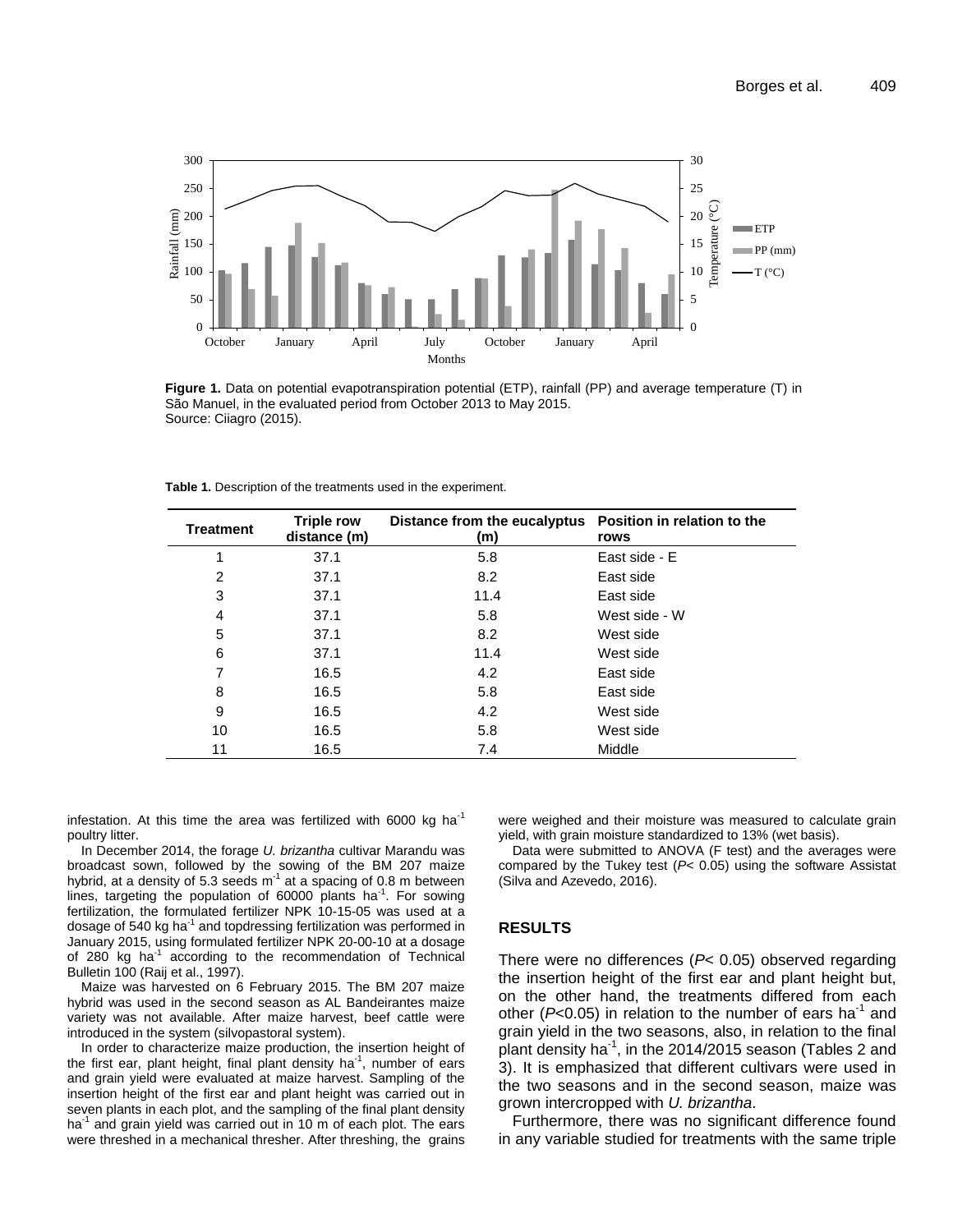| Treatment            | <b>Ear insertion</b><br>height (m) | <b>Plant height</b><br>(m) |       | Number of<br>ears ha <sup>-1</sup> | Grain yield<br>$(kg ha-1)$ |  |
|----------------------|------------------------------------|----------------------------|-------|------------------------------------|----------------------------|--|
| 1: 37.1*-5.8**-E***  | 0.78                               | 1.60                       | 52469 | 35802 <sup>ab</sup>                | 1389 <sup>ab</sup>         |  |
| $2: 37.1 - 8.2 - E$  | 0.75                               | 1.63                       | 58641 | 31481 <sup>ab</sup>                | 1096 <sup>ab</sup>         |  |
| $3:37.1 - 11.4 - E$  | 0.79                               | 1.64                       | 51234 | 31481 <sup>ab</sup>                | $1111^{ab}$                |  |
| 4: 37.1-5.8-W        | 0.81                               | 1.65                       | 50000 | 41358 <sup>ab</sup>                | $1652^{ab}$                |  |
| $5: 37.1 - 8.2 - W$  | 0.96                               | 1.78                       | 56172 | $45679$ <sup>a</sup>               | $2607$ <sup>a</sup>        |  |
| $6: 37.1 - 11.4 - W$ | 0.71                               | 1.56                       | 56790 | 42592 <sup>ab</sup>                | $1620^{ab}$                |  |
| 7: 16.5-4.2-E        | 0.84                               | 1.63                       | 55555 | 29012 <sup>ab</sup>                | $865^b$                    |  |
| 8: 16.5-5.8-E        | 0.93                               | 1.83                       | 53086 | 32716 <sup>ab</sup>                | $1311^{ab}$                |  |
| $9:16.5 - 4.2 - W$   | 0.84                               | 1.68                       | 50000 | 24074 <sup>b</sup>                 | 833 <sup>b</sup>           |  |
| 10: 16.5-5.8-W       | 0.87                               | 1.78                       | 53703 | 30864 <sup>ab</sup>                | $1080^{ab}$                |  |
| $11:16.5 - 7.4 - M$  | 0.93                               | 1.81                       | 49382 | 35185 <sup>ab</sup>                | $1652^{ab}$                |  |
| <b>SMD</b>           | 0.27                               | 0.43                       | 16560 | 20139                              | 1713                       |  |
| <b>CV</b>            | 11.00                              | 8.66                       | 10.52 | 19.75                              | 38.93                      |  |

**Table 2**. Maize crop agronomic characteristics, Brotas, São Paulo State, Brazil, 2013/2014 season.

Means followed by the same letter in the column are not different from each other (Tukey. P< 0.05). SMD significant minimum difference; CV - Coefficient of variation (%), \*Triple row distance (m); \*\*Distance from the eucalyptus (m); \*\*\*Position in relation to the rows.

**Table 3**. Maize crop agronomic characteristics, Brotas, São Paulo State, Brazil, 2014/15 season.

| Treatment            | <b>Ear insertion</b><br>height (m) | <b>Plant</b><br>height (m) | <b>Final plant</b><br>density ha <sup>-1</sup> | Number of<br>ears ha <sup>-1</sup> | <b>Grain yield</b><br>(kg ha <sup>-1</sup> ) |
|----------------------|------------------------------------|----------------------------|------------------------------------------------|------------------------------------|----------------------------------------------|
| 1: 37.1*-5.8**-E***  | 0.82                               | 2.02                       | 30556 <sup>cde</sup>                           | 27083abc                           | $2209^{ab}$                                  |
| $2: 37.1 - 8.2 - E$  | 0.75                               | 1.87                       | $52083^{\text{abcd}}$                          | 43750 <sup>ab</sup>                | 2019 <sup>ab</sup>                           |
| $3:37.1 - 11.4 - E$  | 0.80                               | 2.00                       | 36111 <sup>abcde</sup>                         | 31944abc                           | $2050^{ab}$                                  |
| $4:37.1 - 5.8 - W$   | 0.80                               | 1.87                       | 52778abc                                       | 46528 <sup>ab</sup>                | 2411 <sup>ab</sup>                           |
| $5: 37.1 - 8.2 - W$  | 0.88                               | 1.93                       | 59722 <sup>ab</sup>                            | $50694^a$                          | 3800 <sup>a</sup>                            |
| $6: 37.1 - 11.4 - W$ | 0.90                               | 1.99                       | 55556 <sup>abc</sup>                           | $49306^a$                          | 2951 <sup>ab</sup>                           |
| 7: 16.5-4.2-E        | 0.87                               | 2.10                       | 61111 <sup>a</sup>                             | 47222 <sup>ab</sup>                | $2143^{ab}$                                  |
| 8: 16.5-5.8-E        | 0.87                               | 1.95                       | $51389^{\text{abcde}}$                         | 38819abc                           | 2266 <sup>ab</sup>                           |
| $9:16.5 - 4.2 - W$   | 0.75                               | 1.75                       | $22917^e$                                      | $14583$ <sup>c</sup>               | 750 <sup>b</sup>                             |
| 10: 16.5-5.8-W       | 0.81                               | 1.82                       | 23611 <sup>de</sup>                            | 19444 <sup>bc</sup>                | 1036 <sup>b</sup>                            |
| $11:16.5 - 7.4 - M$  | 0.89                               | 2.07                       | 31944bcde                                      | 29167abc                           | 1882 <sup>ab</sup>                           |
| <b>SMD</b>           | 0.20                               | 0.58                       | 29083                                          | 27838                              | 2298                                         |
| CV                   | 8.30                               | 10.16                      | 22.70                                          | 26.04                              | 36.44                                        |

Means followed by the same letter in the column are not different from each other (Tukey. P< 0.05). SMD significant minimum difference; CV - Coefficient of variation (%),\*Triple row distance (m); \*\* Distance from the eucalyptus (m); \*\*\* Position in relation to the rows.

row distance (1 to 6 and 7 to 11) in the 2013/2014 season. Treatment 5 (37.1 m triple row distance; 8.2 m distant from eucalyptus; W) had the largest number of ears ha $^{-1}$  and the highest grain yield and differed from treatment 7 (16.5 m triple row distance; 4.2 m distant from eucalyptus; E), in relation to number of ears, and from treatment 9 (16.5 m triple row distance; 4.2 m distant from eucalyptus; W), in relation to number of ears and grain yield. That is, at least up to 4.2 m away from

eucalyptus, at the shortest triple row distance, no matter the position (E/W) in relation to the row, maize yield was impaired. This loss of yield may be tolerated or the planting of more shade tolerant species (such as *Vigna unguiculate*) could be considered.

In the 2014/2015 season, treatment 5 had the largest maize ears and the highest grain yield once more and differed from treatments 9 and 10 (16.5 m triple row distance; 4.2 and 5.8 m away from the eucalyptus; W).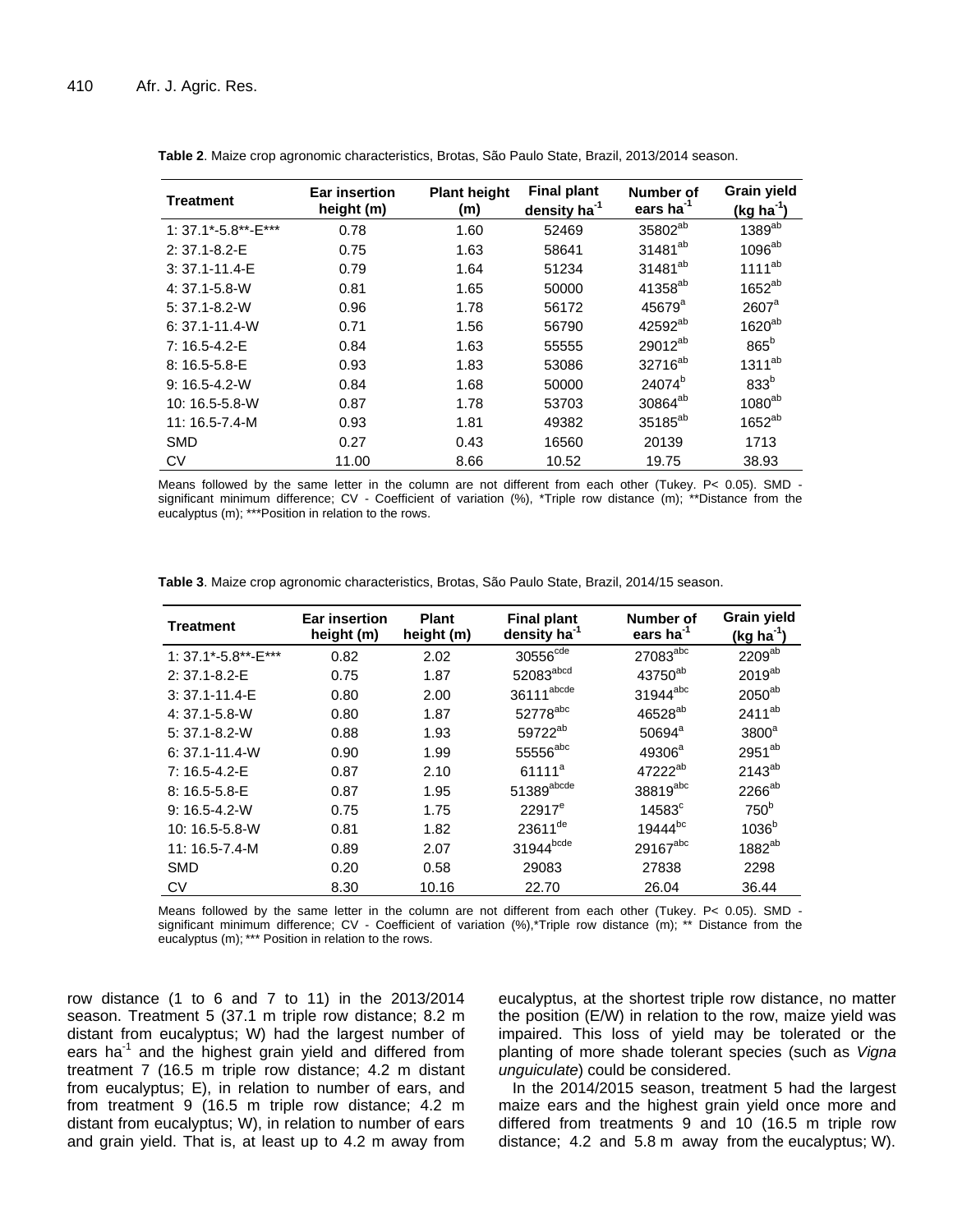Treatment 7 had the highest final plant density ha $^{-1}$  and differed from treatments 1 (37.1 m triple row distance; 5.8 m distant from eucalyptus; E) and from narrower triple row distance (16.5 m): 9 and 10 (4.2 and 5.8 m distant from eucalyptus; W) and 11 (7.4 m distant from eucalyptus; middle).

## **DISCUSSION**

Borges et al. (2020) also found no difference along a transect between eucalyptus' rows in the insertion height of the first ear and final plant density ha<sup>-1</sup> of maize intercropped with *U. brizantha*, in agroforestry system with *E. urograndis* (*E. grandis* × *E. urophylla*) H-13 (eight years-old), after thinning the trees. On the other hand, they verified greater plant height 6 m away from the eucalyptus rows, with 50% thinning, in relation to 2 and 4 m away from the eucalyptus planting lines.

Mendes et al. (2013) also verified higher height of maize plants as the distance from *Cordia oncocalyx* trees increased, and taller plants were found in the treatment 4 m away from the trees, which were completely out of the canopy. They also reported that such result can be attributed to the fact that maize is a species that does not grow well under shading (Kho, 2000; Reynolds et al., 2007). Muthuri et al. (2005) also verified a difference in maize height only 1 m away from the stem of *Grevillea robusta* trees, where maize in agroforestry system was smaller than in monoculture.

Macedo et al. (2006) observed that the different distance length in relation to the eucalyptus planting rows did not present significant differences regarding the number of maize plants; however, eucalyptus (two yearsold) were planted in a single row system in this study, at a density of 250 stems ha $^{\text{-}7}$ .

On the other hand, when evaluating the productive and nutritional characteristics of the pasture in agroforestry system, Paciullo et al. (2011) described the influence of the tree component on many pasture features, as a function of its distance from the tree row in an agroforestry system; they considered the effect to be consistent with the importance of radiation in the photosynthetic processes of C4 plants, such as maize.

According to Oliveira et al. (2007), incident solar radiation under the canopy becomes a major determinant of the possibility of a successful insertion of agricultural and/or forage crops in production systems associated with the forest component. The lower incidence of solar radiation associated with low natural soil fertility should be responsible, at least in part, for the low yield of maize in all treatments over the two experimental years.

Borges et al. (2020) also observed no difference, along the row transect, in maize grain yield intercropped with *U. brizantha*, in an agroforestry system with *E. urograndis* H-13 (eight years-old), after differential thinning of the trees.

On the other hand, they verified greater grain yield after total tree felling, in relation to 0 and 50% thinnings, and they reported a clear competition for water, light and nutrients between eucalyptus and soybean and maize crops, mainly in the sampling position at 2 m from the eucalyptus rows. This competition by water also was found by Sarto et al. (2020b), that observed a gradient of soil water in an agroforestry system with fast growing trees (*E. urograndis* H-13 and *E. grancam* (*E. grandis* × *E. camaldulensis*) 1277) intercropped with *U. brizantha*, with lower soil water in and near the eucalyptus planting line*.* 

This competition for water, light and nutrients between eucalyptus and maize also verified by Borges et al. (2017), reported lower maize grain yield at the studied agroforestry systems (at 370 stems ha<sup>-1</sup>), with maize sowed after fourteen months of planting the tree component, which had a height greater than 4.5 m, than the agropastoral system and no-tillage system with maize cultivation in monoculture under full sun, indicating the need for management of the established competition.

Intervention in integrated production systems is necessary whenever competition prejudices the dynamic balance observed among the target components (Jose et al., 2004).

Sarto et al. (2020c) also described this competition at an agroforestry system with eucalyptus (*E. urograndis* H-13 and *E. grancam* 1277) intercropped with *U. brizantha:*  grass root and shoot biomass were lower in the agroforestry system compared to the monoculture pasture, mainly in the vicinity of eucalyptus.

Macedo et al. (2006) also reported a higher maize grain yield in the central planting lines of systems intercropped with eucalyptus clones. However, in the present experiment, it did not occur, because in the two seasons, there was no significant difference in the yield in treatment 11 (planting center line, 7.4 m distant from eucalyptus) from the other positions (treatments 7 to 10). It is possible that the narrow distance between the triple rows was not enough to control competition, and reduced the yield in the treatment 11.

Ding and Su (2010) found a reduced yield of shaded maize plants compared to those completely exposed to the sun, and reported that such drop was related to changes in incident photosynthetically active radiation, air temperature and  $CO<sub>2</sub>$  concentration. In addition, Kang et al. (2008) noted reductions in photosynthetically active radiation when maize plants were closer to trees, especially at 60 days after sowing, which, according to the authors, resulted in a decreased maize yield.

On the other hand, Santos et al. (2015) also did not find any negative effects on maize yield in intercropping with *E. urograndis* and *Acacia mangium,* in 12 m row distance, with 2 m between plants, in agroforestry system in the first year of cultivation; possibly the low size of the trees until maize was harvest precluded competition at this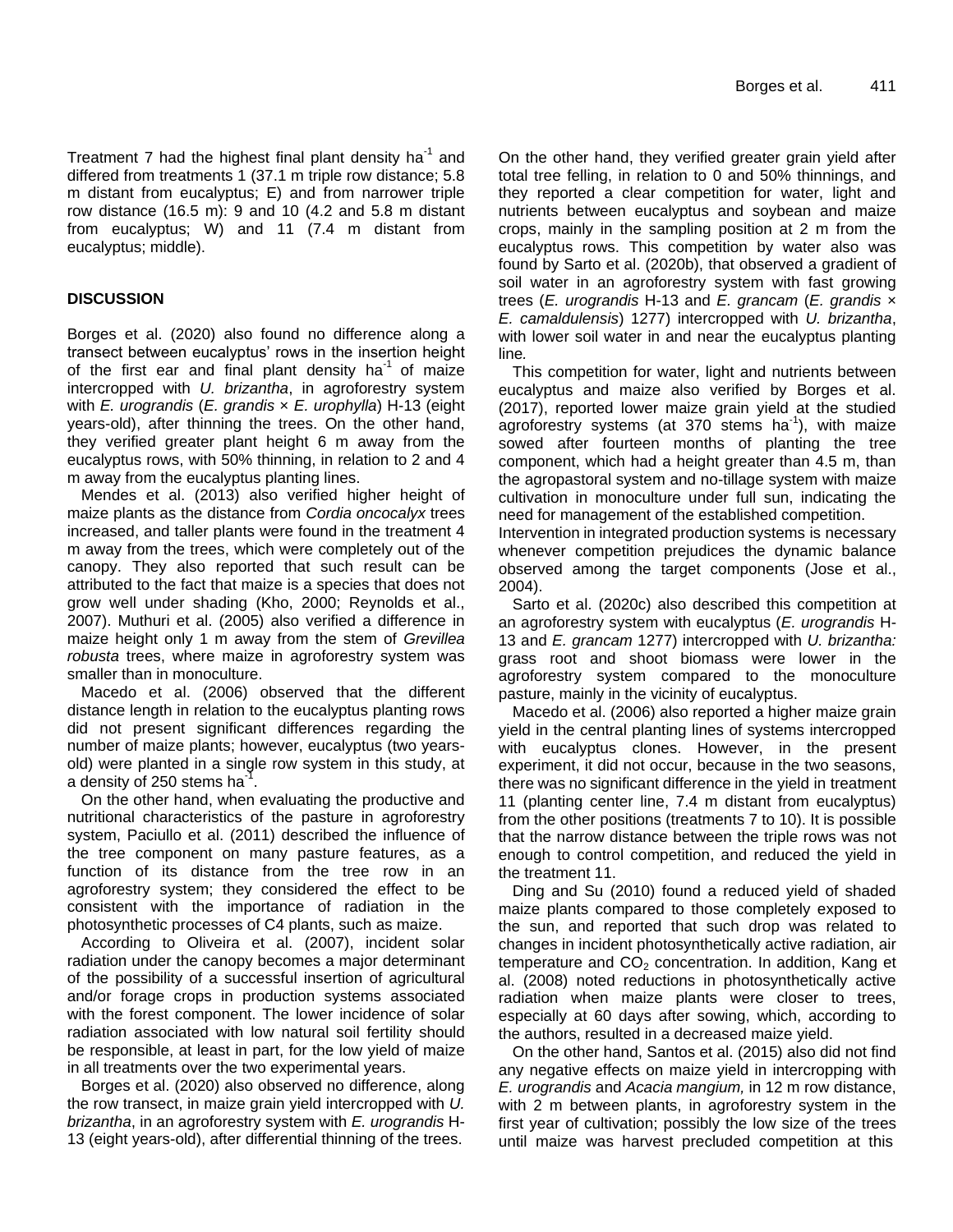point.

According to Paciullo et al. (2010), the intensity of shading decreases with the distance from the tree row, unless the distance between the tree rows are narrow, in which case competition may dominate the relationship across the planted area. Sarto et al. (2020d) found that establishing *E. urograndis* H-13 and *E. grancam* 1277 in pasture reduced forage yield close to the trees and that the forage yield increased along the row transect from 1.7 mg ha<sup>-1</sup> close to trees to 4.45 mg ha<sup>-1</sup> at 6.0 m away from the eucalyptus.

Vieira and Schumacher (2011) also verified that the total biomass production of maize intercropped with monospecific and mixed plantations of the forest species did not differ between the evaluated treatments. The authors reported that the same yield between treatments could be attributed to the fact that forest species did not compete with maize as it was sown one month after the tree planting. It is noteworthy that in this study the density was high, at 1667 trees ha $^{\text{-}1}$ .

In addition to the likely competition with trees in the first season, unfavorable weather conditions in the early stage of maize crop development, with low rainfall and high potential evapotranspiration (Figure 1), also contributed to the low yields observed in the study. According to the IAC/CATI/Companies System Report (2014), grain yield of the AL Bandeirante variety in the central region of São Paulo State in the 2013/2014 season was 3271 kg ha<sup>-1</sup>. The sum of stresses (competition + drought) can significantly affect the final result.

### **Conclusions**

Short row distances (16.5 m vs. 37.1 m) can reduce the production of maize, expressed as the number of ears ha-1 and maize grain yield. Competition between trees and crops was more severe at short distances from the eucalyptus of low distance rows. Maize characteristics did not differ relative to their position relative to cardinal points (W/E).

### **CONFLICT OF INTERESTS**

The authors have not declared any conflict of interests.

#### **REFERENCES**

- Andrade CMS, Salman AKD, Oliveira TK (ed) (2012). Guia arbopasto: manual de identificação e seleção de espécies arbóreas para sistemas silvipastoris. Embrapa, Brasília P 345.
- Araujo JF, de Castro AP, Costa MM, Togawa RC, Pappas Júnior GJ, Quirino BF, Bustamante MM, Williamson L, Handelsman J, Krüger RH (2012). Characterization of soil bacterial assemblies in Brazilian savanna-like vegetation reveals acidobacteria dominance. Microbial Ecology 64:760-770.
- Borges WLB, Silva GS, Botelho AA, Nicodemo MLF, Santos CES (2017). Corn production intercropping with Urochloa brizantha in different production systems. In: Gorawala P, Mandhatri S (org) Agricultural Research Updates, v 16, 1st edn. Nova Science Publishers, Hauppauge pp. 59-82.
- Borges WLB, Calonego JC, Rosolem CA (2019a). Impact of croplivestock-forest integration on soil quality. Agroforestry Systems 93:2111-2119.
- Borges WLB, Hipólito JL, Tokuda FS, Gasparino AC (2019b). Sustainable soybean and maize production systems in the Northwest of São Paulo State, Brazil. In: Gorawala P, Mandhatri S (org.). Agricultural Research Updates, v 25, 1st edn. Nova Science Publishers, Hauppauge pp. 1-46.
- Borges WLB, Juliano PHG, Rodrigues LNF, de Freitas RS, Silva GS (2020). Soybean and maize in agrosilvipastoral system after thinning of eucalyptus at seven years of implantation. International Journal of Advanced Engineering Research and Science 7(6):73-80.
- Bravin MP, Oliveira TK de (2014). Adubação nitrogenada em milho e capim-xaraés sob plantio direto e preparo convencional em sistema agrossilvipastoril. Pesquisa Agropecuária Brasileira49(10):762-770.
- Centro Integrado De Informações Agrometeorológicas Ciiagro (2015). Resenha: São Manuel no período de 01/10/2013 até 01/05/2015. http://www.ciiagro.sp.gov.br/ciiagroonline/Listagens/Resenha/LResen haLocal.asp. [accessed on 13.03.2019].
- Ding S, Su P (2010). Effects of tree shading on maize crop within a Poplar-maize compound system in Hexi Corridor oasis, Northwestern China. Agroforestry Systems 80:117-129.
- DSMM/CATI. Milho Al Bandeirante (2019). http://www.cati.sp.gov.br/portal/themes/unify/arquivos/produtos-e-
- servicos/MILHO-AL-BANDEIRANTE.pdf. [accessed on 13.03.2019]. Franzluebbers AJ (2007). Integrated crop‑livestock systems in the Southeastern USA. Agronomy Journal 99(2):361-372.
- Jose S, Gillespie AR, Pallardy SG (2004).Interspecific interactions in temperate agroforestry. Agroforestry Systems 61:237-255.
- Kang H, Shannon DA, Prior SA, Arriaga FJ (2008). Hedgerow pruning effects on light interception, water relations and yield in alley-cropped maize. Journal of Sustainable Agriculture 31(4):115-137.
- Kho RM (2000). A general tree-environment-crop interaction equation for predictive understanding of agroforestry systems. Agriculture, Ecosystems and Environment 80(1-2):87-100.
- Lemaire G, Franzluebbers A, Carvalho PC, Dedieu DF (2014). Integrated crop-livestock systems: strategies to achieve synergy between agricultural production and environmental quality. Agriculture, Ecosystems & Environment 190(1):4-8.
- Macedo RLG, Bezerra RG, Venturin N, Vale RS, Oliveira TK (2006). Desempenho silvicultural de clones de eucalipto e características agronômicas de milho cultivados em sistema silviagrícola. Revista Árvore 30(5):701-709.
- Mendes IC, Fernandes MF, Chaer GM, dos Reis Junior, FB (2012). Biological functioning of Brazilian Cerrado soils under different vegetation types. Plant and Soil 359:183-195.
- Mendes MMS, Lacerda CF, Cavalcante ACR, Fernandes FEP, Oliveira TS de (2013). Desenvolvimento do milho sob influência de árvores de pau‑branco em sistema agrossilvipastoril. Pesquisa Agropecuária Brasileira 48:1342-1350.
- Muthuri CW, Ong CK, Black CR, Ngumi VW, Mati BM (2005). Tree and crop productivity in Grevillea, Alnus and Paulownia-based agroforestry systems in semi-arid Kenya. Forest Ecology and Management 212(1-3):23-39.
- Oliveira TK, Macedo RLC, Venturin N, Botelho AS, Higashikawa EM, Magalhães WM (2007). Radiação solar no sub-bosque de sistema agrossilvipastoril com eucalipto em diferentes arranjos estruturais. Cerne 13(1):40-50.
- Paciullo DSC, Castro CRT, Gomide CAM, Fernandes PB, Rocha WSD, Müller MD, Rossiello ROP (2010). Soil bulk density and biomass partitioning of Brachiaria decumbens in a silvopastoral system. Scientia Agricola 67(5):598-603.
- Paciullo DSC, Gomide CAM, Castro CRT, Fernandes PB, Müller MD, Pires MFA, Fernandes EM, Xavier DF (2011). Características